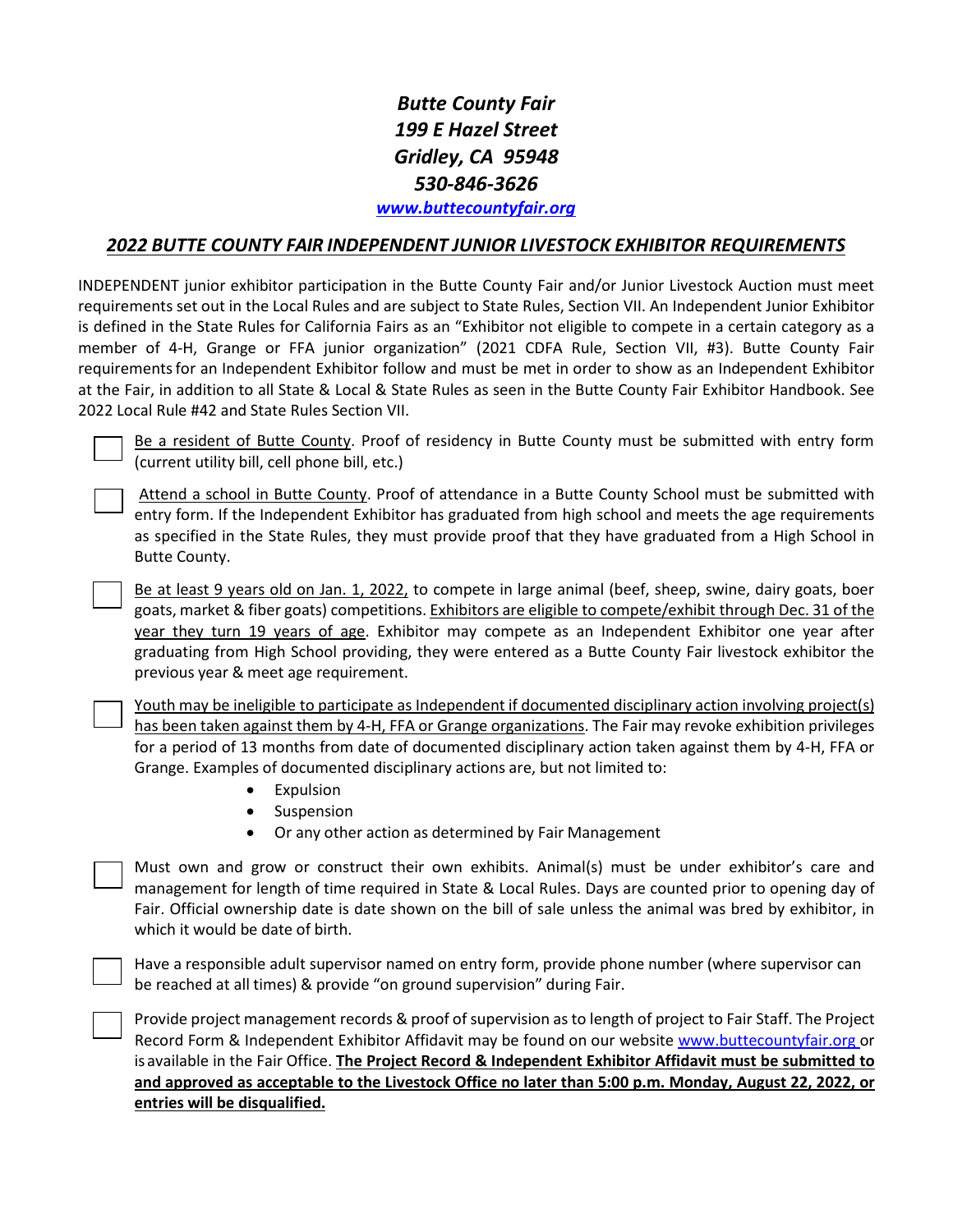Juniors who have been 4-H, FFA or Grange project members within 60 days (120 days market beef) prior to the fair are not eligible to compete in that project as Independent juniors or enter project(s) under a different organization.

All Junior Livestock Exhibitors are required to participate in a certified QUALITY ASSURANCE & ETHICS AWARENESS TRAINING or complete YQCA training (Youth for the Quality Care of Animals) and provide current certificate of completion no later than 5:00 p.m. July 28, 2022 or entry will be disqualified. Certification will be verified and if it is not current or valid the entry will be disqualified. YQCA is a national multi-specie quality assurance program for youth. (See YQCA.org for information/certification.)

Provide Scrapie information for market lamb & goats & ear notch information for market hogs.

Exhibitors in 8<sup>th</sup> grade & below show in the 4-H divisions. Exhibitors in 9<sup>th</sup> grade & above show in the FFA divisions.

### **ADDITIONAL REQUIREMENTS FOR INDEPENDENT MARKET ANIMAL EXHIBITORS:**

Provide Fair Management the following Proof of Ownership documents by ownership deadlines (120 days prior to the fair for beef, 60 days for sheep, swine, and goats & 30 days for rabbit meat pens.) Local Rule #73 & State Rule Section VII



Bill of Sale with the exhibitor's name, date of purchase of animal & seller's name & address.



Photographs of the exhibitor with the animal including brands, ear tags or ear notches that would

- uniquely identify that animal (see Local Rule #73)
- $\perp$ Verification of animal's permanent tag, tattoo and/or hog ear notch information

Replacement (back-up) animals of the same specie will be allowed as approved by Fair Management only if the ownership information is submitted prior to entry closing (photos, breeder information, bills of sale, etc.), is within an immediate family, and is not another exhibitor's primary animal. If an exhibitor has more than one market animal, they must declare a "primary" and a "back-up" animal prior to entry closing. Photos and identification information must be marked accordingly. No exhibitor may enter or show a backup animal that is another exhibitor's primary animal entry. Under no circumstances, can a back-up animal be shared outside an immediate family or with a group of exhibitors. See Local Rule #72. For ownership deadlines see Local Rule #31. **Processing fee must be paid for each back-up animal entered**. **Back up animals are not eligible to be entered in any other Division.**

**Market animal entry, photograph and Bill of Sale must be received by date below for the exhibitor to be eligible to participate**. **All requirements must be met, or entry will be disqualified**:

- **5:00 p.m. April 25, 2022, for marketsteers (120-day ownership deadline)**
- **5:00 p.m. June 24, 2022, for market hogs, market lambs & market goats (60-day ownership deadline)**
- **5:00 p.m. July 25, 2022, for rabbit meat pens, Turkeys, Chickens (30-day ownership deadline)**

Matt Reed *530-846-3626 livestockbuttecountyfair@gmail.com*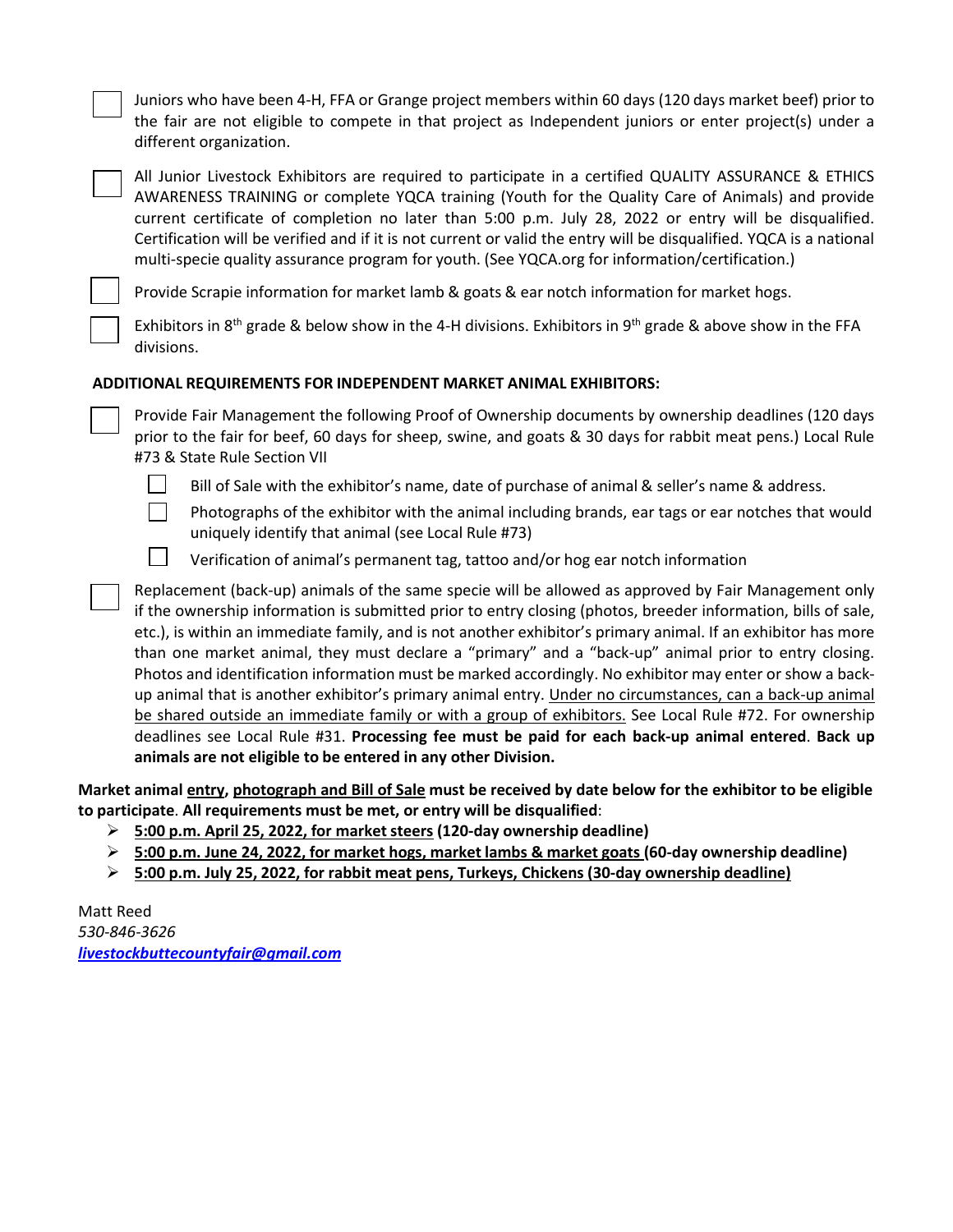# **BUTTE COUNTY FAIR/2nd DAA 199 E Hazel Street Gridley, CA 95948 530-846-3626**

# **INDEPENDENT JUNIOR LIVESTOCK EXHIBITOR AFFIDAVIT**

*Must be submitted with Independent Project Record no later than*

# *5:00 p.m. Monday, August 22, 2022*

Name of Exhibitor

The undersigned declares that his/her livestock entry(s) has been under his/her ownership, care and management for the appropriate amount of time according to State Rules (120 days prior to fair for market steers; 60 days prior to fair for goats, sheep and swine; 30 days prior to fair for rabbits, turkeys, and chickens; 30 days for all breeding animals).

The undersigned declares that he/she has not been a member of a junior organization for this project within 120 days for horse and market beef, 60 days for goats, rabbit meat pens, sheep and swine, and states the youth has not been removed from 4-H, FFA or Grange due to documented disciplinary action as per State & Local Rules.

The undersigned declares that he/she has read and understands all State and Local rules pertaining to his/her junior livestock project printed in the 2022 Butte County Fair Exhibitor Handbook.

Exhibitor Signature

Project Supervisor Signature

Responsible, adult supervisor that agrees to provide project supervision prior to Fair and "on ground" supervision during Fair.

Parent/Guardian Signature

Date and the contract of the contract of the contract of the contract of the contract of the contract of the contract of the contract of the contract of the contract of the contract of the contract of the contract of the c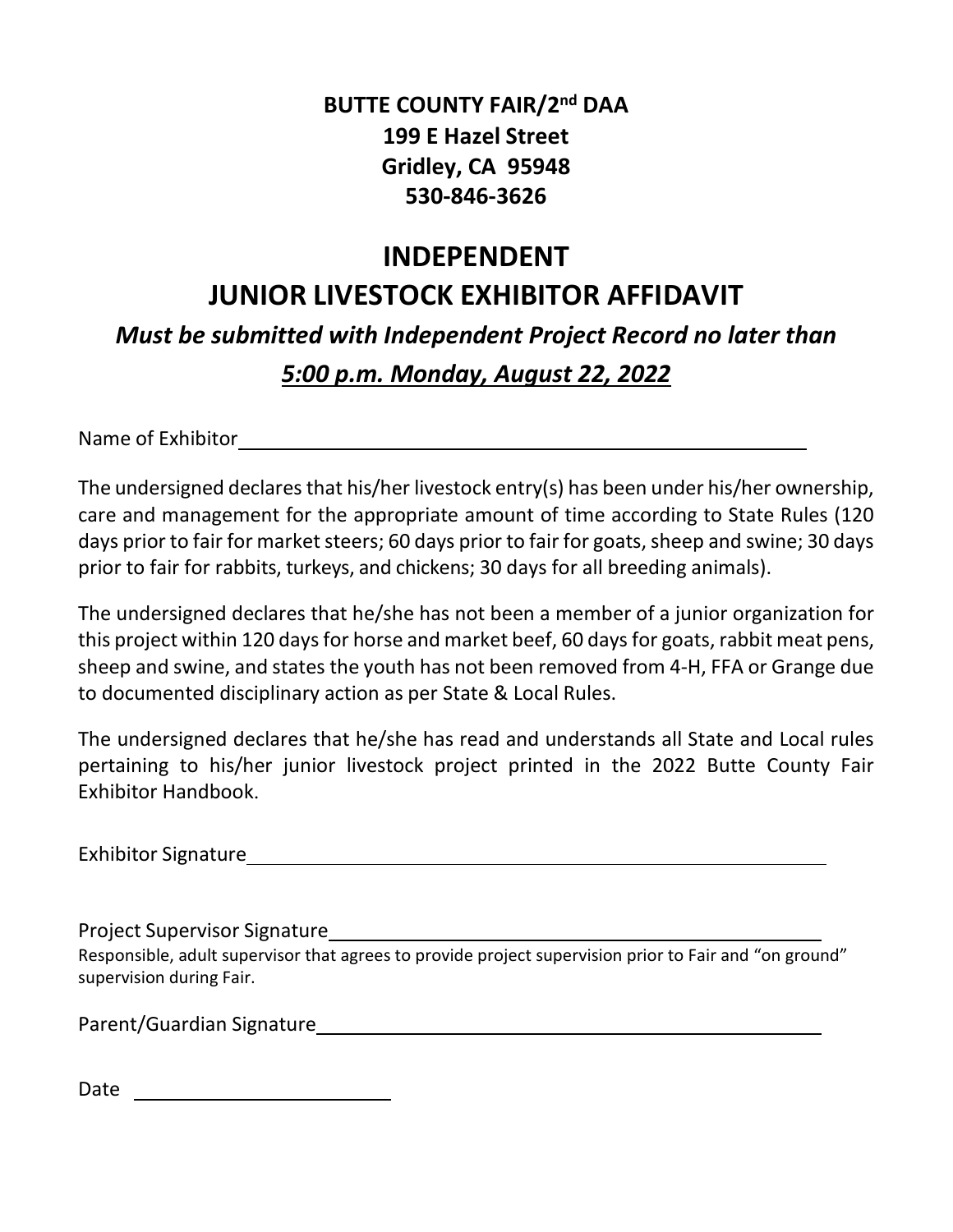# page 1 of 3 *BUTTE COUNTY FAIR* **INDEPENDENT PROJECT RECORD** *Received by:*

|                 | Date/time received:      |
|-----------------|--------------------------|
|                 |                          |
| Name:           | Year                     |
|                 |                          |
| <b>Project:</b> | <b>Years in Project:</b> |

### *LEARNING EXPERIENCES*

| Date | Explain what you did, what you learned, and what life skills you<br>gained in the project during the year. | <b>Hours</b> |
|------|------------------------------------------------------------------------------------------------------------|--------------|
|      |                                                                                                            |              |
|      |                                                                                                            |              |
|      |                                                                                                            |              |
|      |                                                                                                            |              |
|      |                                                                                                            |              |
|      |                                                                                                            |              |
|      |                                                                                                            |              |
|      |                                                                                                            |              |
|      |                                                                                                            |              |
|      |                                                                                                            |              |
|      |                                                                                                            |              |
|      |                                                                                                            |              |
|      |                                                                                                            |              |
|      |                                                                                                            |              |
|      |                                                                                                            |              |
|      |                                                                                                            |              |
|      |                                                                                                            |              |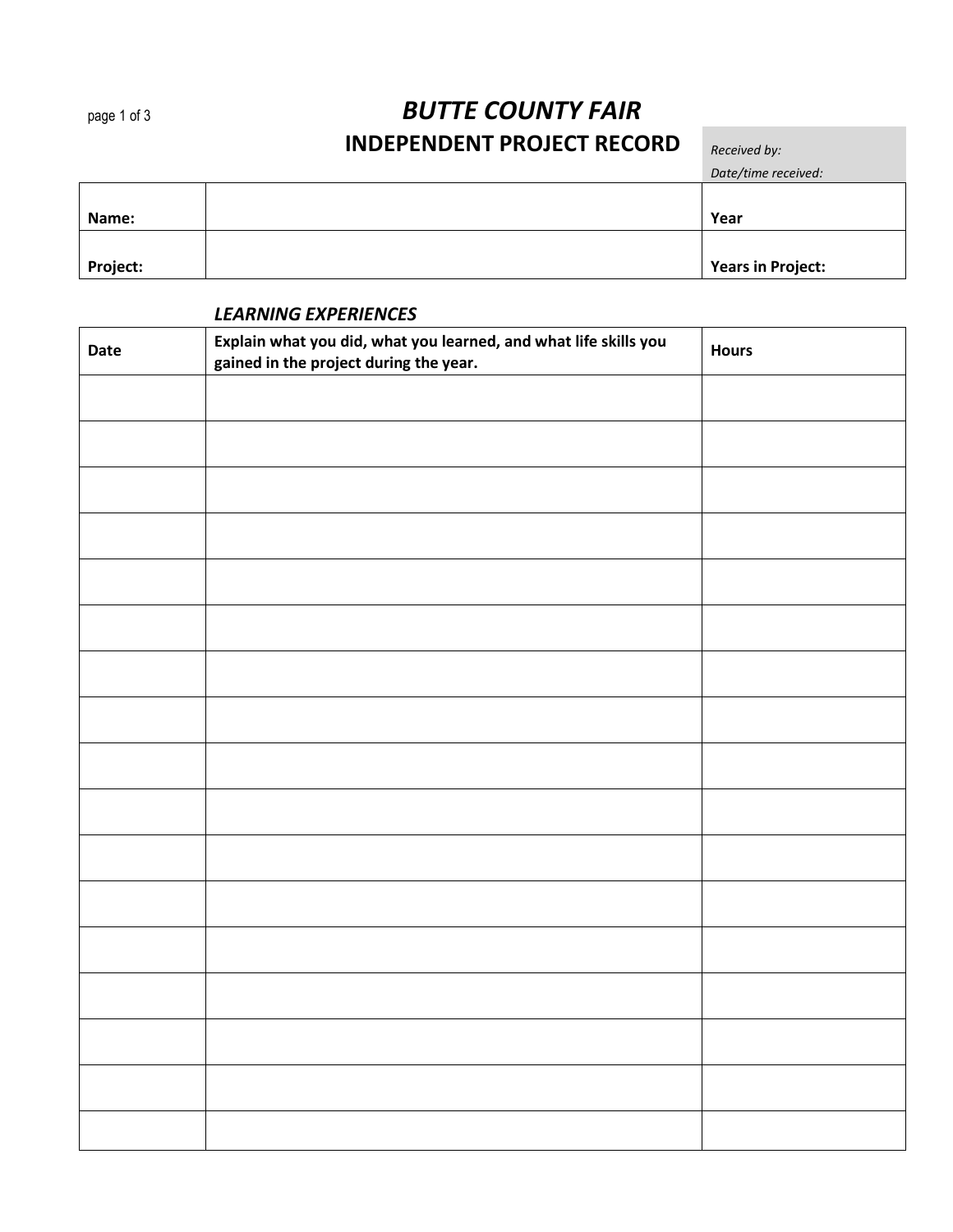| page 2 of 3                       |                                                     |                       |
|-----------------------------------|-----------------------------------------------------|-----------------------|
|                                   |                                                     | List honors or awards |
| <b>Number</b>                     | List things made, animals raised, grown or improved | earned                |
|                                   |                                                     |                       |
|                                   |                                                     |                       |
|                                   |                                                     |                       |
|                                   |                                                     |                       |
|                                   |                                                     |                       |
| <b>EXPENSES and INCOME/VALUE:</b> |                                                     |                       |

#### **EXPENSES and INCOME/VALUE:**

Summary of expenses such as feed, supplements, vet supplies &/or visits, materials, exhibitor's fees, & all income **such as: value of finished products, animals sold, exhibit premiums, etc.**

#### **If you plan to take this project next year, what would you like to learn or do differently?**

#### **Exhibitor's signature: Date:**

I have personally reviewed this report and believe it to be correct.

### **Parent/Guardian Signature: Date:**

I have personally reviewed this report and believe it to be correct.